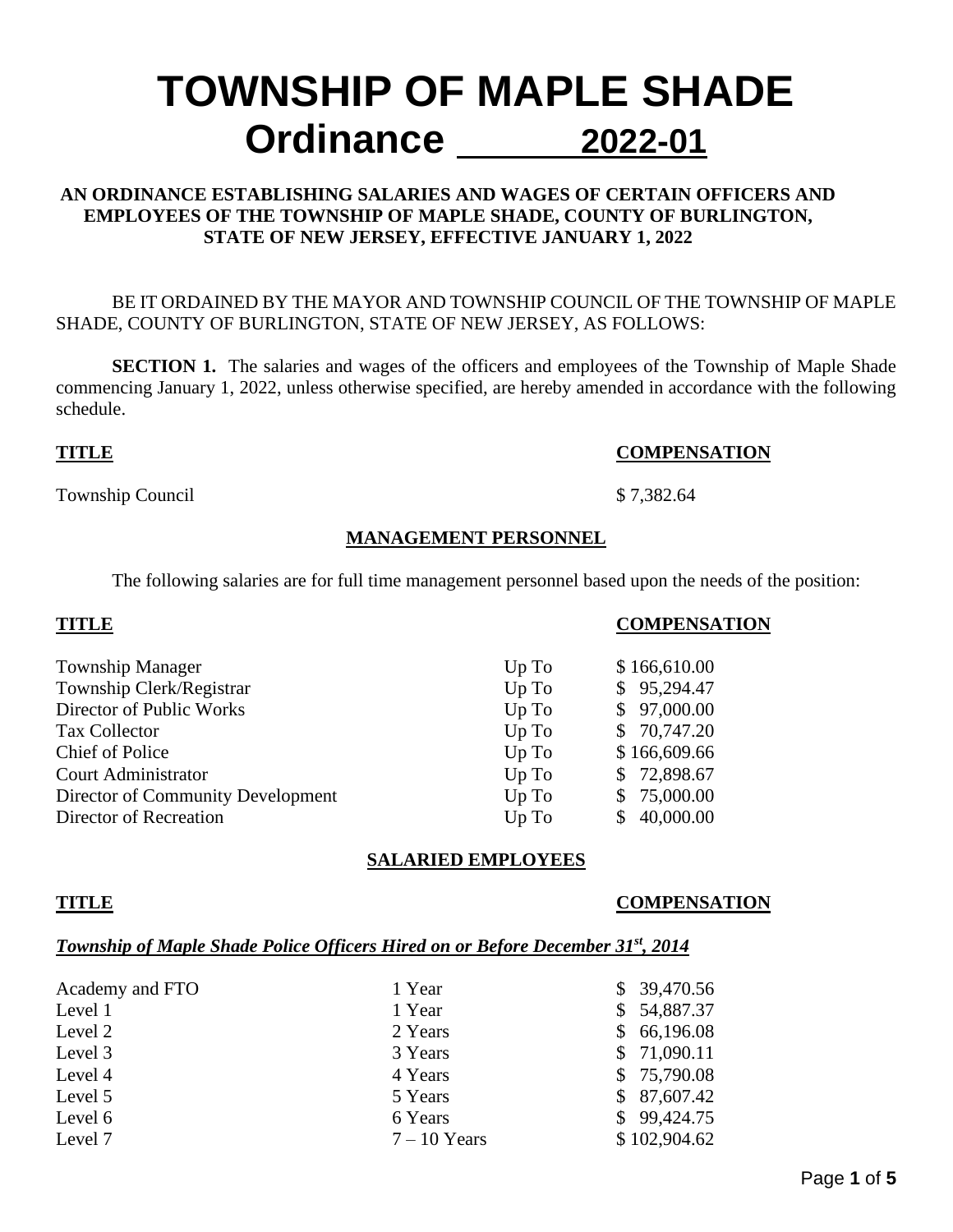### **SALARIED EMPLOYEES (cont'd)**

### **TITLE COMPENSATION** *Police Officers Hired on or Before December 31st , 2014 (cont'd)*

| Level 8  | $11 - 14$ Years | \$103,898.87 |
|----------|-----------------|--------------|
| Level 9  | $15 - 19$ Years | \$104,893.11 |
| Level 10 | $20 + Years$    | \$105,887.36 |

#### *Police Detective Hired on or Before December 31st, 2014*

| Academy and FTO | 1 Year        | \$42,270.56  |
|-----------------|---------------|--------------|
| Level 1         | 1 Year        | \$57,687.37  |
| Level 2         | 2 Years       | 68,996.08    |
| Level 3         | 3 Years       | \$73,890.11  |
| Level 4         | 4 Years       | \$78,590.08  |
| Level 5         | 5 Years       | \$90,407.42  |
| Level 6         | 6 Years       | \$102,224.75 |
| Level 7         | 7-10 Years    | \$105,704.62 |
| Level 8         | $11-14$ Years | \$106,698.87 |
| Level 9         | 15-19 Years   | \$107,693.11 |
| Level 10        | $20+Years$    | \$108,687.36 |

### *Police Corporal Hired prior to December 31st, 2014*

| Academy and FTO | 1 Year        | \$42,270.56     |
|-----------------|---------------|-----------------|
| Level 1         | 1 Year        | \$57,687.37     |
| Level 2         | 2 Years       | 68,996.08<br>S. |
| Level 3         | 3 Years       | \$73,890.11     |
| Level 4         | 4 Years       | \$78,590.08     |
| Level 5         | 5 Years       | \$90,407.42     |
| Level 6         | 6 Years       | \$102,224.75    |
| Level 7         | 7-10 Years    | \$105,704.62    |
| Level 8         | $11-14$ Years | \$106,698.87    |
| Level 9         | 15-19 Years   | \$107,693.11    |
| Level 10        | $20+Years$    | \$108,687.36    |

### *Township of Maple Shade Police Officers Hired After December 31st, 2014*

| Level 1  | 1 Year   | \$ | 51,703.83    |
|----------|----------|----|--------------|
| Level 2  | 2 Years  | \$ | 56,053.39    |
| Level 3  | 3 Years  | \$ | 60,402.95    |
| Level 4  | 4 Years  | \$ | 64,752.51    |
| Level 5  | 5 Years  | \$ | 69,102.07    |
| Level 6  | 6 Years  | \$ | 73,451.63    |
| Level 7  | 7 Years  | S. | 77,800.13    |
| Level 8  | 8 Years  | \$ | 82,150.74    |
| Level 9  | 9 Years  | \$ | 86,500.30    |
| Level 10 | 10 Years | \$ | 90,849.87    |
| Level 11 | 11 Years | \$ | 95,199.42    |
| Level 12 | 12 Years | \$ | 99,548.98    |
| Level 13 | 13 Years |    | \$103,898.87 |
| Level 14 | 14 Years |    | \$104,893.11 |
| Level 15 | 15 Years |    | \$105,887.36 |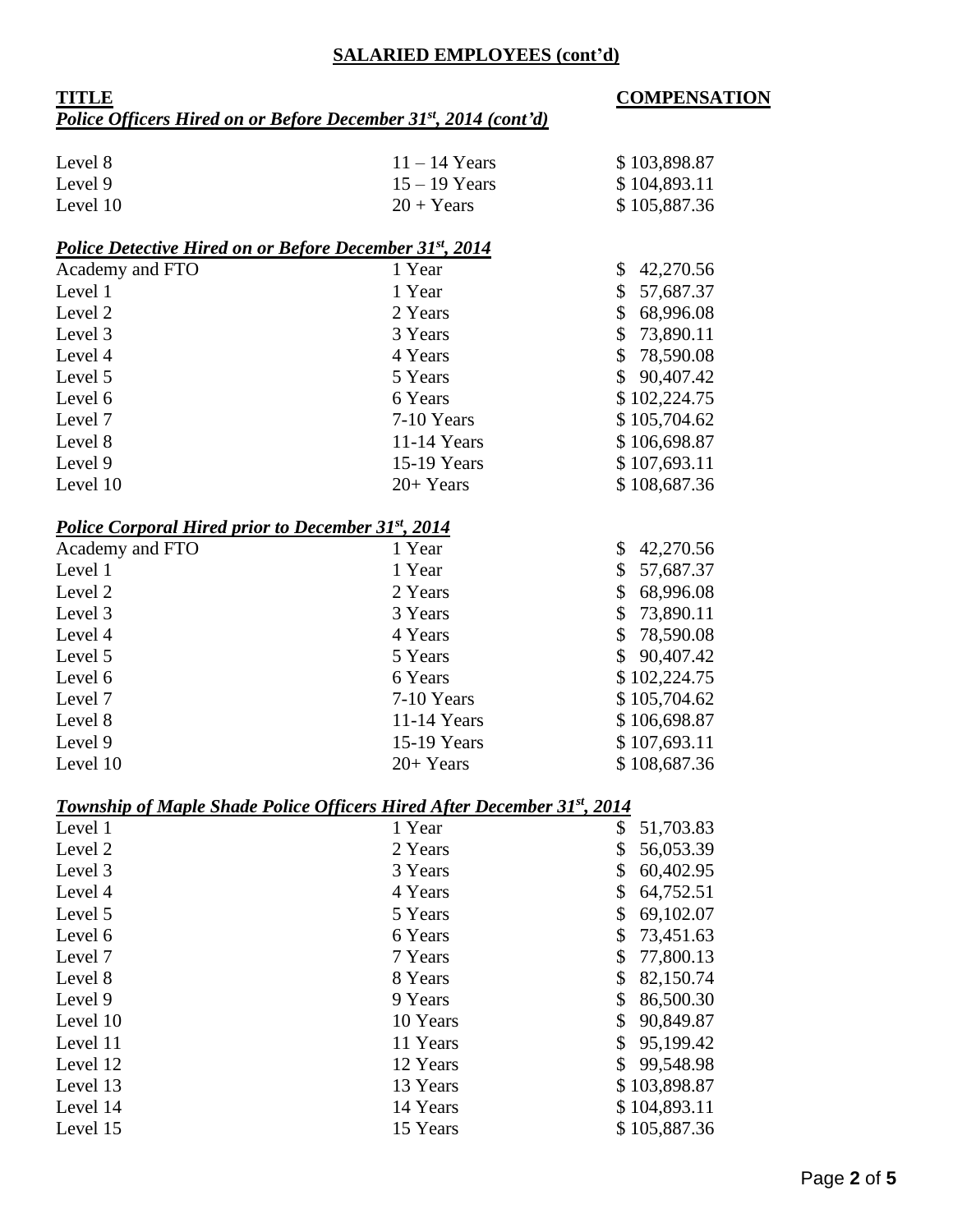### **SALARIED EMPLOYEES (cont'd)**

#### **TITLE COMPENSATION**

#### *Police Detective Hired After December 31st , 2014*

| Level 1  | 0-1 Year | \$<br>54,503.83 |
|----------|----------|-----------------|
| Level 2  | 2 Years  | \$<br>58,853.39 |
| Level 3  | 3 Years  | 63,202.95<br>\$ |
| Level 4  | 4 Years  | 67,552.51       |
| Level 5  | 5 Years  | 71,902.07<br>\$ |
| Level 6  | 6 Years  | 76,251.63       |
| Level 7  | 7 Years  | 80,600.13       |
| Level 8  | 8 Years  | 84,950.74       |
| Level 9  | 9 Years  | 89,300.30       |
| Level 10 | 10 Years | 93,649.87       |
| Level 11 | 11 Years | 97,999.42<br>\$ |
| Level 12 | 12 Years | \$102,348.98    |
| Level 13 | 13 Years | \$106,698.87    |
| Level 14 | 14 Years | \$107,693.11    |
| Level 15 | 15 Years | \$108,687.36    |

#### *Police Corporal Hired After December 31st, 2014*

| Level 1  | 0-1 Year | \$<br>54,503.83 |
|----------|----------|-----------------|
| Level 2  | 2 Years  | \$<br>58,853.39 |
| Level 3  | 3 Years  | \$<br>63,202.95 |
| Level 4  | 4 Years  | \$<br>67,552.51 |
| Level 5  | 5 Years  | \$<br>71,902.07 |
| Level 6  | 6 Years  | \$<br>76,251.63 |
| Level 7  | 7 Years  | \$<br>80,600.13 |
| Level 8  | 8 Years  | \$<br>84,950.74 |
| Level 9  | 9 Years  | \$<br>89,300.30 |
| Level 10 | 10 Years | \$<br>93,649.87 |
| Level 11 | 11 Years | \$97,999.42     |
| Level 12 | 12 Years | \$102,348.98    |
| Level 13 | 13 Years | \$106,698.87    |
| Level 14 | 14 Years | \$107,693.11    |
| Level 15 | 15 Years | \$108,687.36    |

# *Police Sergeants*

| Level I        |               | \$115,603.00 |
|----------------|---------------|--------------|
| Level II       | 7-10 Years    | \$119,649.00 |
| Level III      | $11-14$ Years | \$120,804.00 |
| Level IV       | 15-19 Years   | \$121,961.00 |
| Level V        | $20 \& Qver$  | \$123,117.00 |
| Police Captain |               | \$153,307.52 |

Police Lieutenant \$ 138,033.28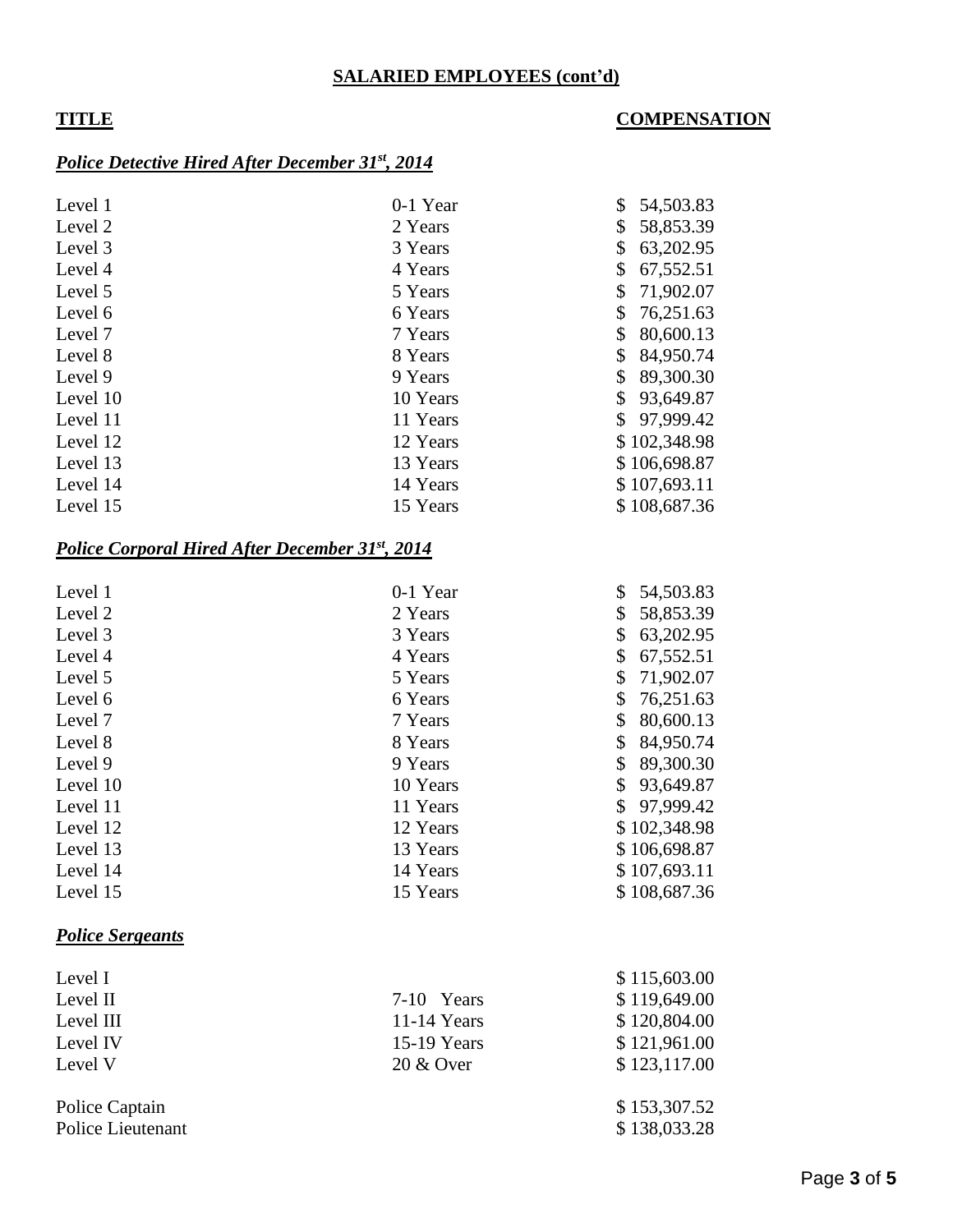# **SALARIED EMPLOYEES (cont'd)**

# **TITLE COMPENSATION**

| Executive Assistant to the Township Manager                                | Up To   | S. | 65,000.00                 |
|----------------------------------------------------------------------------|---------|----|---------------------------|
| Executive Assistant to the Chief of Police                                 | Up To   |    | \$65,000.00               |
| Senior Tax Clerk, Senior Court Office Clerk,                               |         |    | $$23,000.00 - $66,000.00$ |
| Planning & Zoning Secretary, Senior Police                                 |         |    |                           |
| Clerk, Senior Administrative Assistant, Account Clerk,                     |         |    |                           |
| Account Clerk II, Senior Technical Assistant to the Construction Official, |         |    |                           |
| Assessors Assistant and Senior Water/Sewer                                 |         |    |                           |
| Collection Assistant, Tax/ Utility Clerk, Court Office Clerk,              |         |    |                           |
| Technical Assistant to Construction Official (TACO), Police Clerk,         |         |    |                           |
| Administrative Assistant and Senior Clerk/Typist, Violations Clerk         |         |    |                           |
| <b>Qualified Purchasing Agent</b>                                          | Up To   |    | \$20,000.00               |
| <b>Assistant Finance Officer</b>                                           | $Up$ To | \$ | 80,070.00                 |
| Treasurer                                                                  | $Up$ To | \$ | 50,000.00                 |
| Deputy Tax Collector                                                       | Up To   | \$ | 50,000.00                 |

# **HOURLY EMPLOYEES**

| $$21.21 - $27.66$ per hour<br>Driver                                    |  |
|-------------------------------------------------------------------------|--|
|                                                                         |  |
| $$22.49 - $29.18$ per hour<br>Mechanic & Maintenance/Equipment Operator |  |
| $$15.00$ per hour<br>Temp/Seasonal<br>$\mathcal{S}$                     |  |
| <b>Clean Communities Laborer</b><br>$$15.00$ per hour<br>\$             |  |
| 2,500.00 in addition to salary<br><b>Public Works Foreman</b><br>\$     |  |
| <b>Additional License Holders</b><br>500.00 annually<br>\$<br>Up To     |  |
| Crossing Guard (Part-Time)<br>$$14.60$ per hour<br>\$                   |  |
| Maintenance Technician<br>$$20.00$ per hour<br>\$<br>Up To              |  |

# **APPOINTED PERSONNEL**

| <b>Chief Financial Officer</b>                | Up To | S. | 98,000.00          |
|-----------------------------------------------|-------|----|--------------------|
| <b>Tax Assessor</b>                           | Up To |    | \$37,672.88        |
| Deputy Tax Assessor                           | Up To | S. | 30,498.00          |
| Deputy Township Clerk/Deputy Registrar        | Up To | \$ | 2,500.00 (stipend) |
| Municipal Judge                               | Up To |    | \$28,990.91        |
| <b>Court Recording Secretary</b>              | Up To | \$ | 8,486.40           |
| Code Enforcement Officer                      | Up To |    | \$25,000.00        |
| <b>Construction Official</b>                  | Up To | S. | 38,289.35          |
| Plumbing Inspector & Sub-Code Official        | Up To | S. | 10,403.58          |
| Electrical Inspector & Sub-Code Official      | Up To | \$ | 16,235.28          |
| Zoning Officer / Land Use Board Administrator | Up To |    | 87,500.00          |